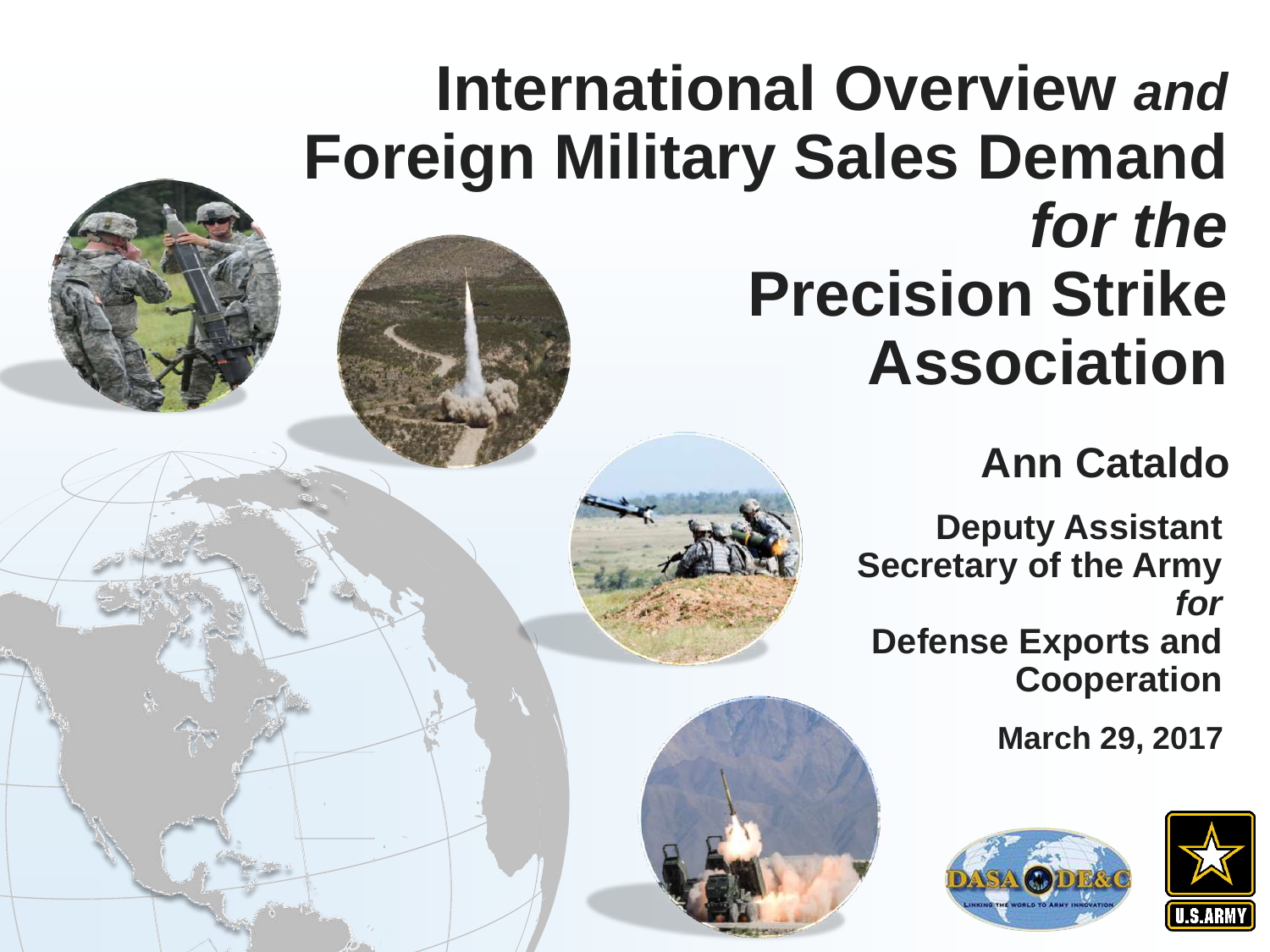

# DASA DE&C and the Army Security Assistance Enterprise

**Technology Transfer**

### **Foreign Military Sales**

**Armaments Cooperation**

**Collaborate With International Partners on Defense Technology Innovation (515 Agreements with 42 countries)**

# **Create Technology Transfer Policy for Army Foreign**

**Military and Commercial Sales (~7000 Licenses Reviewed Annually)**





**Execute Half of all FMS Cases Government-Wide (Over 5300 Cases)**





**Corps of Engineers**

**Army Materiel Command**





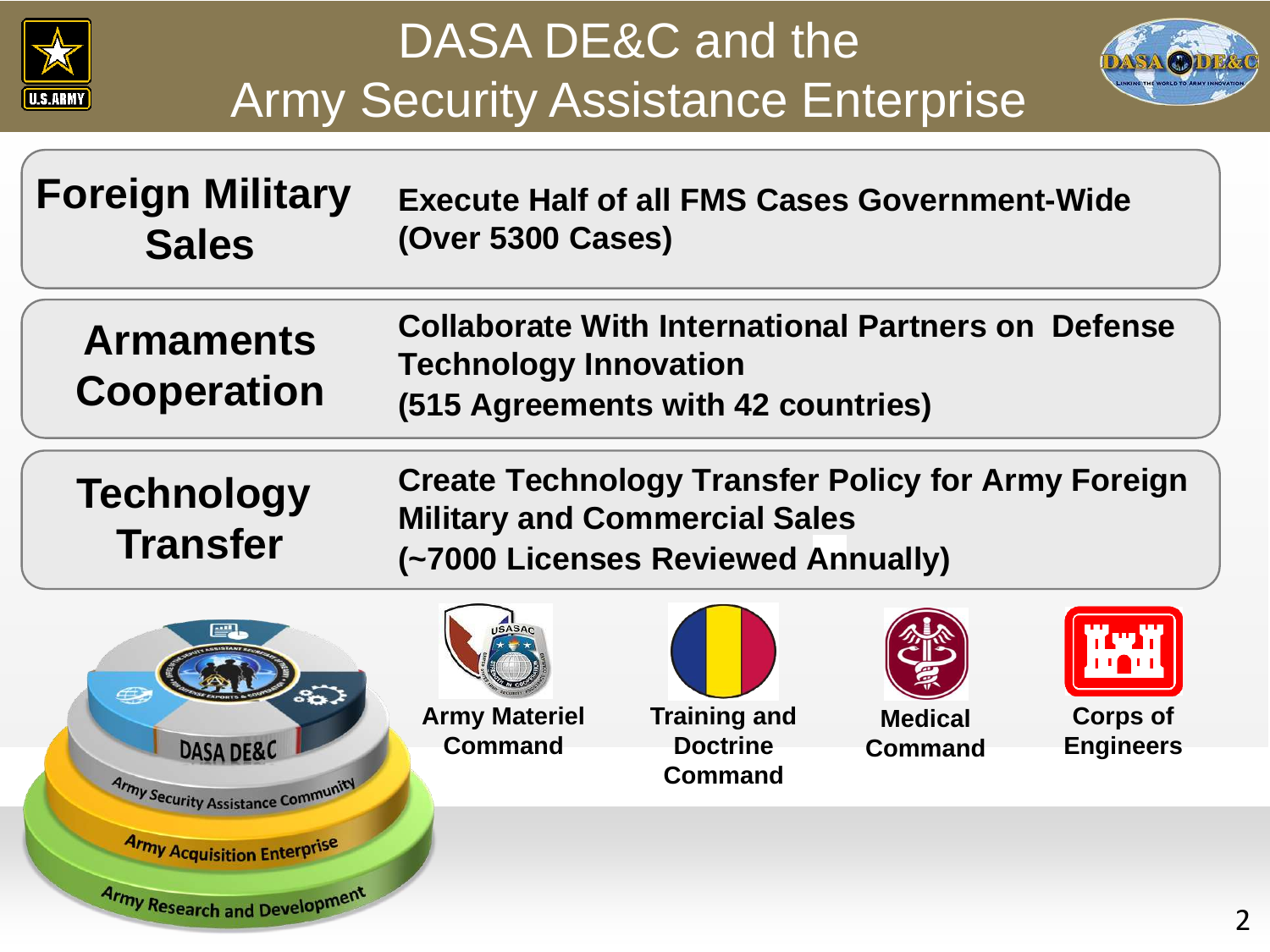

## US Army Precision Strike "In the Current Fight"

# • South China Sea









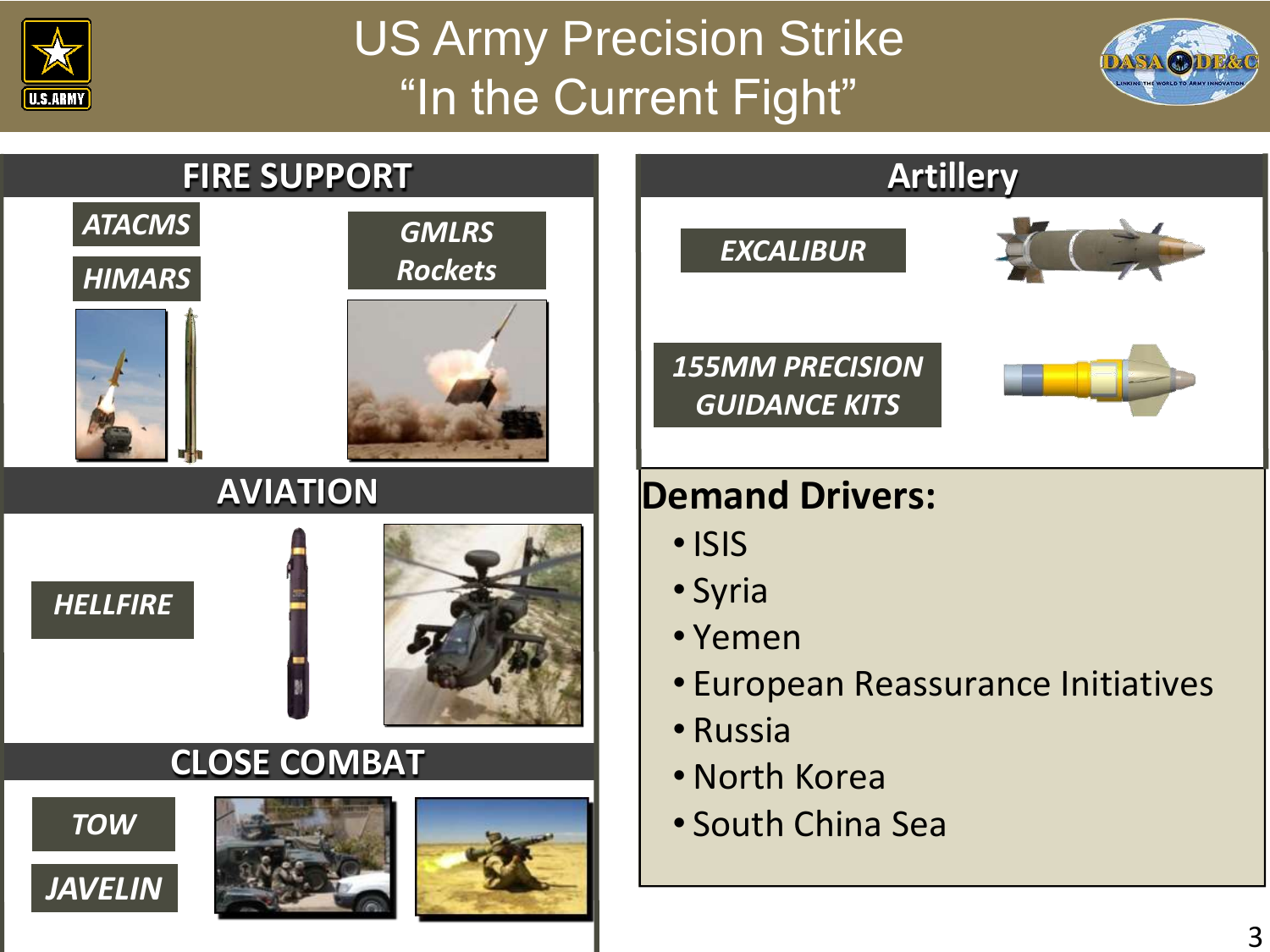

# US Army Precision Strike "In the Current Fight"



![](_page_3_Picture_6.jpeg)

### Precision Guided Systems Value by Combatant Command (FY2012-16)

### Precision Guided Systems Quantity by Combatant Command (FY2012-16)